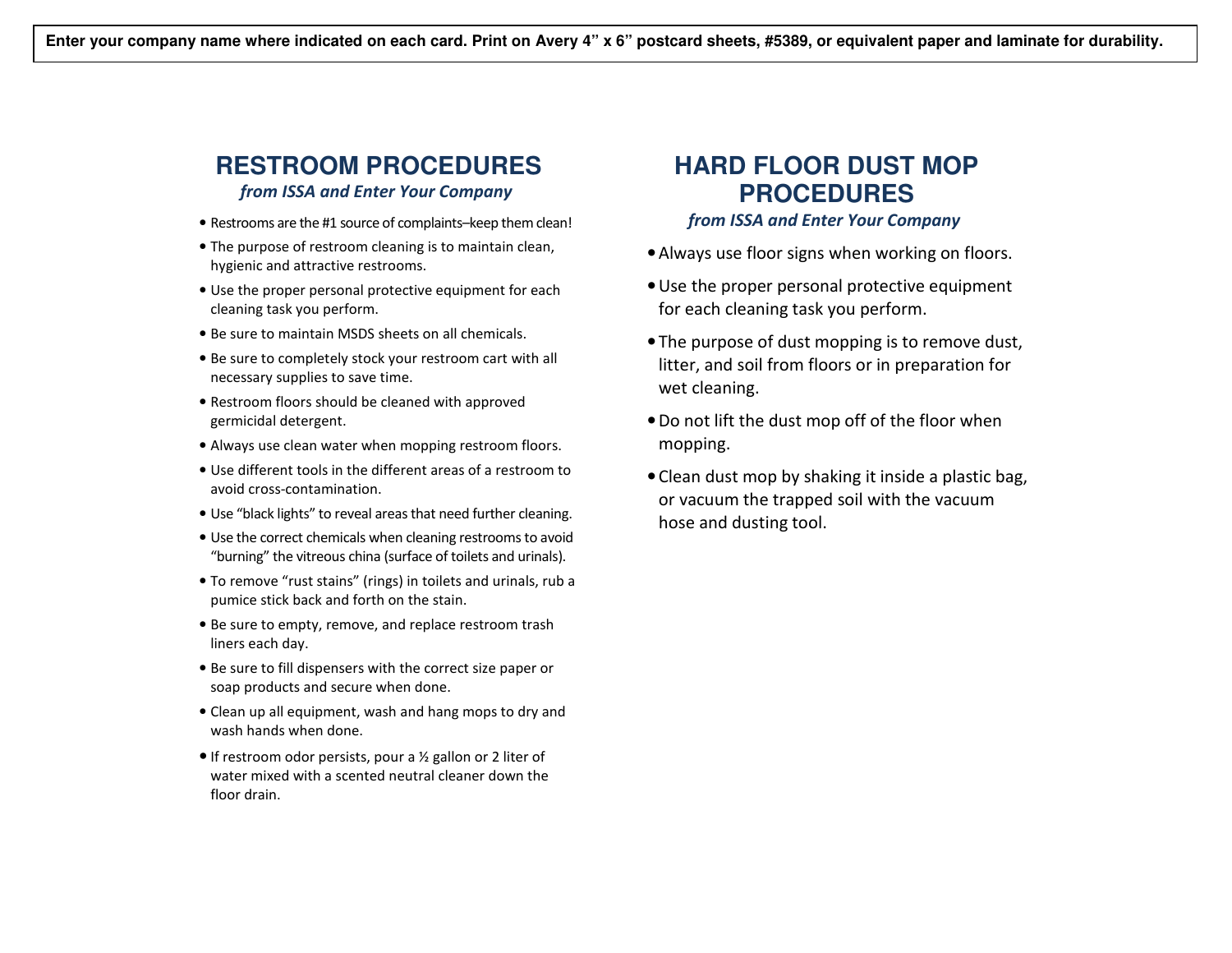## HARD FLOOR CLEANING & POLISHING PROCEDURES

#### from ISSA and Enter Your Company

- Be sure to maintain MSDS sheets on all chemicals.
- Always use clean water when mopping (double bucket system preferred).
- Change cleaning solution when it becomes soiled or dirty.
- When mopping, always "cut-in" first (cutting-in is mopping edges & corners, keeping mop parallel to the wall).
- When mopping, keep heel of mop on the floor.
- Mop floors using "figure 8" pattern.
- Do not twist mop in wringer or mop fibers may pull loose.
- Be sure to "overlap" each pass of the mop.
- Burnishing floors gives them a "high gloss" look and extends the life of the floor finish.
- Spray buff floors to smooth and extend the life of floor finish.
- Keep bonnet pad clean by washing in clear water. Change pads if they are too dirty.
- The purpose of floor finish is to protect surfaces, and maintain clean, safe, attractive floors.
- When a finish is applied, you are actually maintaining the finish, not the floor itself.
- To save time, always line buckets with plastic bag.

## SOFT FLOOR VACUUM PROCEDURES from ISSA and Enter Your Company

- •Always use floor signs when working on floors.
- •Use the proper personal protective equipment for each cleaning task you perform.
- •Vacuuming helps to minimize and partially restore crushed pile in carpets.
- •Vacuum with your eyes, not with your hands.
- •Vacuum frequently in entrances and heavy traffic areas.
- Keep filter bag empty and clean. A 1/3 full bag will reduce cleaning by 50%.
- Beater bat must be in contact with floor surface to ensure soil is removed properly.
- Barrier (entranceway) mats should be used and vacuumed thoroughly every day to "trap" dirt.
- Pre-spot stains for easier cleaning.